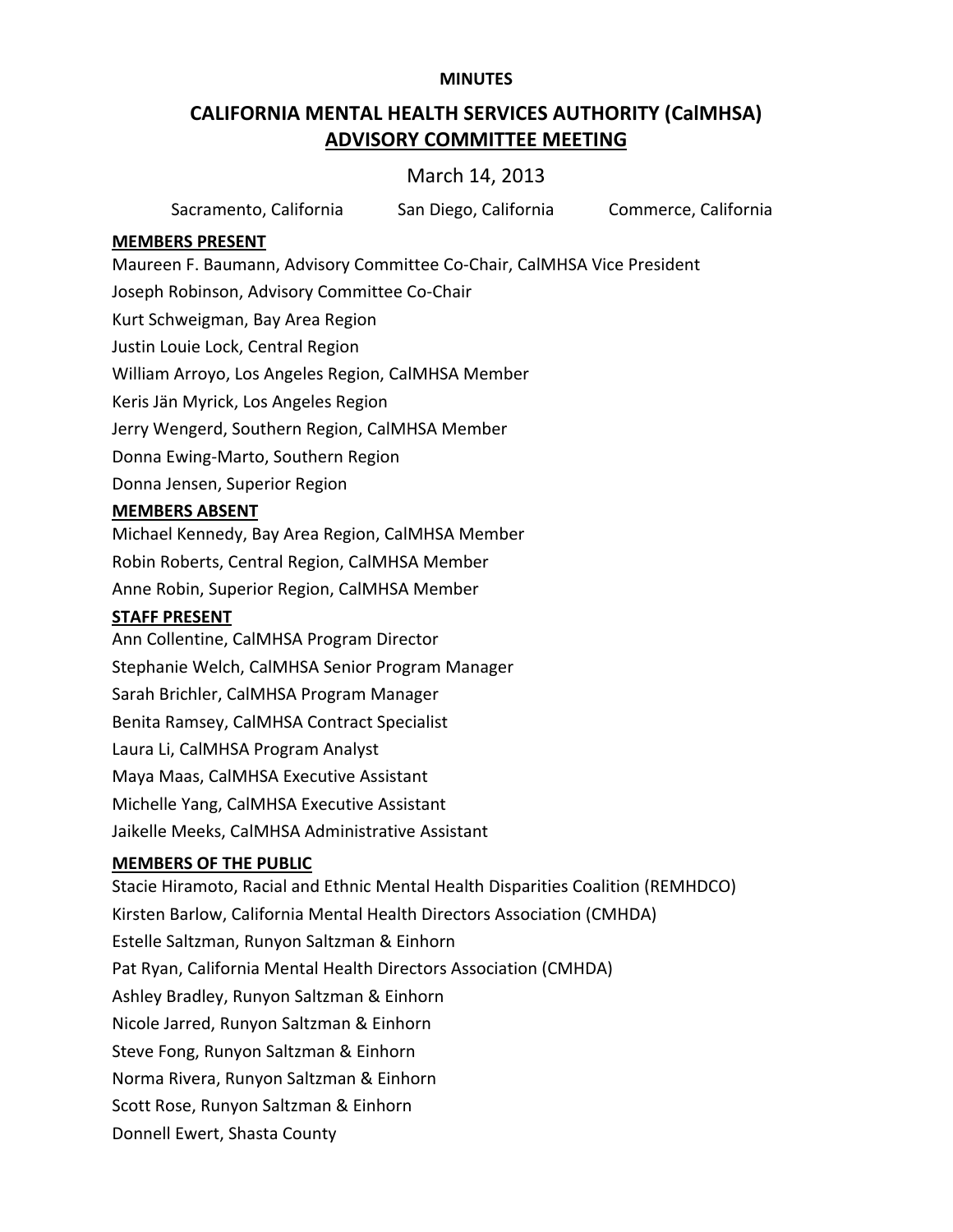David Kopperud, California Department of Education

Brad Luz, Sutter/Yuba County

Doretha Flournoy, California Institute for Mental Health (CiMH)

Kristee Haggins, California Institute for Mental Health (CiMH)

Theresa Ly, Education Development Center

Kimberly Ganade‐Torres, San Francisco City & County

Karen Markland, Fresno County

Morris Lawson III, Los Angeles County

Kasey Clarke, Marin County

Kim Suderman, Yolo County

Katherine Elliott, California Institute for Mental Health (CiMH)

#### **1. Call to Order**

Co‐Chair, Maureen Bauman, called the meeting to order at 2:46 p.m.

#### **2. Roll Call and Introductions**

Laura Li, CalMHSA Staff, took roll and confirmed a quorum. Ms. Li then reviewed the public comment instructions.

| <b>Maureen Bauman</b> | Present   Kurt Schweigman   |         | Present   William Arroyo  | Present |
|-----------------------|-----------------------------|---------|---------------------------|---------|
| Joseph Robinson       | Present   Robin Roberts     |         | Absent   Keris Jan Myrick | Present |
| <b>Anne Robin</b>     | Absent   Jerry Wengerd      |         | Present   Mike Kennedy    | Abstain |
| Donna Jensen          | Present   Justin Louie Lock | Present | Donna Ewing Marto         | Present |

Co‐Chair Bauman then asked for introductions, first from those on the phone and then from those in the room.

#### **3. Approval of Agenda as Posted (or Amended)**

Co‐Chair Bauman entertained a motion for approval of the agenda.

#### *Action: A motion was made to approve the agenda as posted.*

#### *Motion: Donna Jenson Second: Joseph Robinson*

*Public comment was heard from the following individual(s): None*

| <b>Maureen Bauman</b>  | Ave    | Kurt Schweigman          | Ave    | <b>William Arrovo</b>    | Ave     |
|------------------------|--------|--------------------------|--------|--------------------------|---------|
| <b>Joseph Robinson</b> | Ave    | <b>Robin Roberts</b>     | Absent | <b>Keris Jan Myrick</b>  | Ave     |
| <b>Anne Robin</b>      | Absent | Jerry Wengerd            | Ave    | Mike Kennedy             | Abstain |
| Donna Jensen           | Ave    | <b>Justin Louie Lock</b> | Ave    | <b>Donna Ewing Marto</b> | Ave     |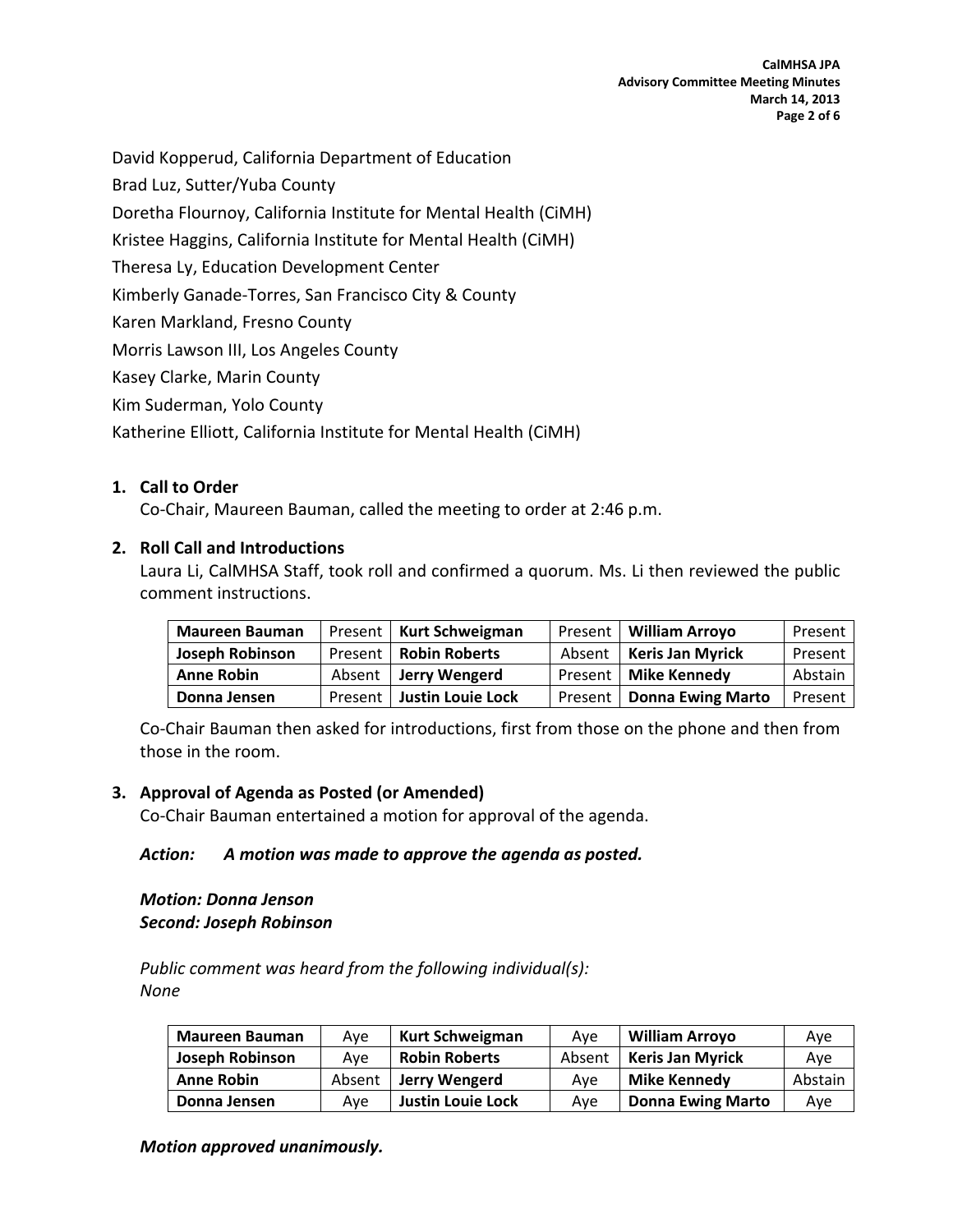#### **4. Consent Calendar**

Co‐Chair Bauman asked if there were any items to be pulled from the consent calendar. Hearing none, she entertained a motion for approval of the consent calendar.

## *Action: Approval of the meeting minutes from the November 29, 2012 Advisory Committee Meeting.*

#### *Motion: Jerry Wengerd Second: Donna Jensen*

*Public comment was heard from the following individual(s): None*

| <b>Maureen Bauman</b> | Ave    | <b>Kurt Schweigman</b>   | Ave    | <b>William Arrovo</b>    | Ave     |
|-----------------------|--------|--------------------------|--------|--------------------------|---------|
| Joseph Robinson       | Ave    | <b>Robin Roberts</b>     | Absent | <b>Keris Jan Myrick</b>  | Ave     |
| <b>Anne Robin</b>     | Absent | Jerry Wengerd            | Ave    | Mike Kennedy             | Abstain |
| Donna Jensen          | Ave    | <b>Justin Louie Lock</b> | Ave    | <b>Donna Ewing Marto</b> | Ave     |

## *Motion approved unanimously.*

## **5. Runyon Saltzman & Einhorn, Inc. (Stigma & Discrimination Reduction)**

Stephanie Welch, CalMHSA Senior Program Manager, gave a brief overview of Runyon Saltzman & Einhorn's (RS&E) project. The presentation provided an update on the inoculation campaign, which focuses on children ages 9 to 13 years old. She requested that the committee and stakeholders provide guidance and feedback following RS&E's presentation. She then introduced Scott Rose, Principal, RS&E. Mr. Rose illustrated the lifespan of stigma and the genesis of misunderstandings related to mental health and resilience. In response to feedback provided by the Advisory Committee in 2012, RS&E's staff has been working with child development experts, CalMHSA's Student Mental Health Program Partners, and schools and counselors to determine the age range to be the focus and what the inoculation campaign should look like. As well as working with their strategic council to make sure there was cultural competency across the plan, Ann Collentine, CalMHSA Program Director, helped RS&E network with child development experts, who have been reviewing the entire plan.

RS&E has created a campaign called "Walking in Someone Else's Shoes," after eliminating other ideas. The selected concept was most consistently ranked high by the subjects in the age range for interest in learning more about mental health and produced empathy. Some pieces of the campaign will include an interactive Website, a school-based theatrical tour of California schools, digital banner and radio ads, and ads in rural cable TV markets.

RS&E staff has collected narratives of wellness from transitional age youth for the interactive Website with assistance from their PEI and RS&E partners—including CAYEN and Inspire USA (ReachOut.com). Those narratives will be vetted by RS&E's strategic counsel, CalMHSA and the child psychologists that are part of their team. While staff discussed using actual pictures for some of the narratives, they realized that the youth featured may change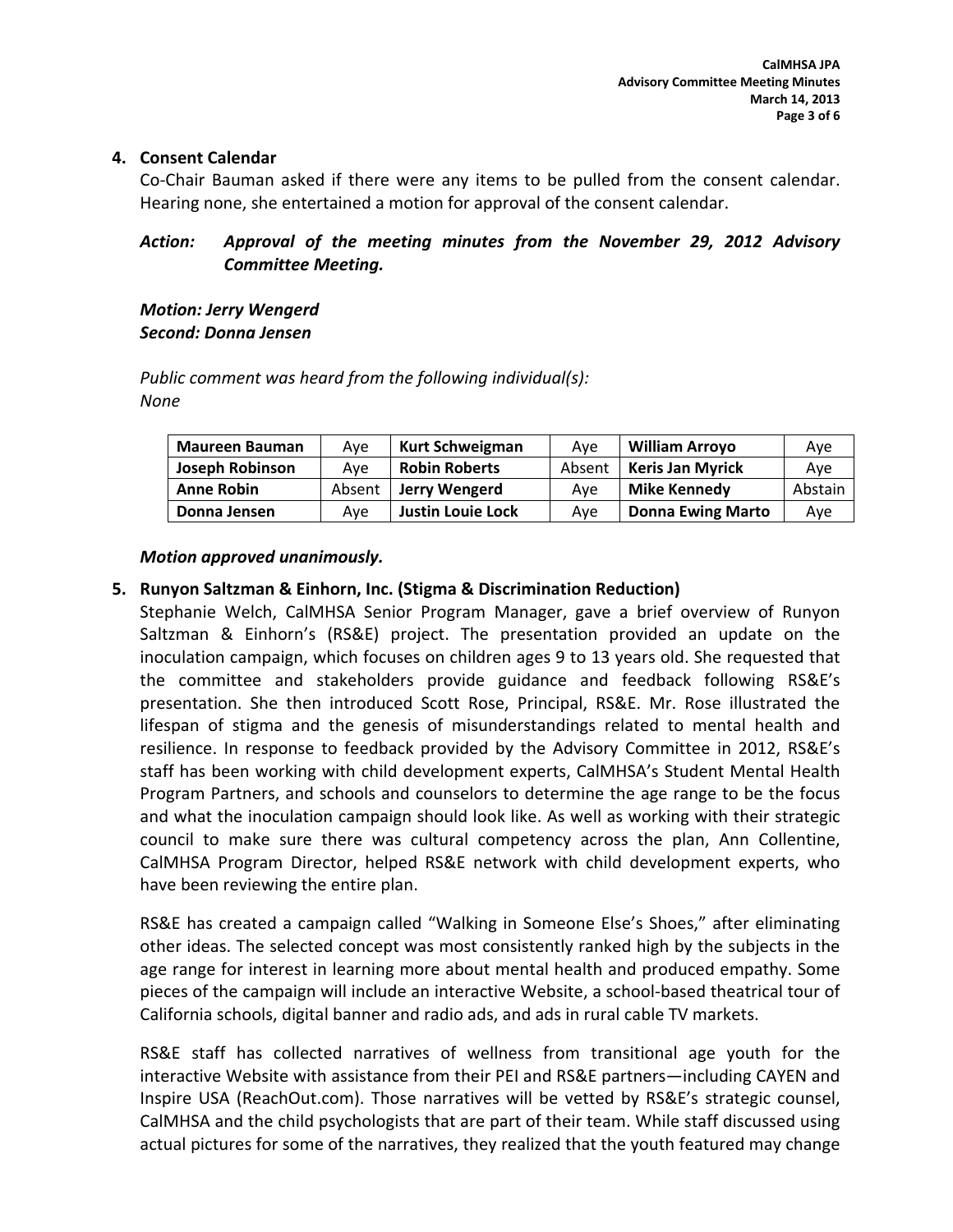their mind at a later date and regret having used a real photo. The Website will include a special corner for parents and teachers, which will provide them with resources to fuel a conversation with their children as well as access crisis information. The Website will be tested in the following weeks by United Advocates for Children and Families and other organizations. A Spanish language version is being considered and the site will be made accessible to the deaf and hard of hearing.

RS&E is forming an Inoculation Campaign Workgroup to assist in the development of the campaign. Ms. Welch asked for a volunteer from the Advisory Committee to participate in the workgroup and assist in rolling out the campaign by August 2013. Donna Ewing Marto volunteered to participate on behalf of the committee.

*Public comment was heard from the following individual(s): None*

## **6. Student Mental Health Policy Workgroup (SMHWP)**

Ann Collentine, CalMHSA Program Director, introduced David Kopperud from the California Department of Education. After thanking the Workgroup participants, who included administrators, educators, students, family members, and consumers, Mr. Kopperud gave a review of the recommendations from the March 8, 2013 meeting. Mr. Kopperud stated that this is a recommendation regarding including curriculum on Mental Health in credentialing standards for educators and, since credentialing standards are only updated every 10 years, it is vital that these recommendations be submitted now. If the recommendation is enacted, the state will audit credential programs to ensure compliance in teaching the standard requirements.

## *Action: Support of bringing recommendations being proposed by the SMHWP to CalMHSA Board for their consideration and/or endorsement.*

*Public comment was heard from the following individual(s): Stacie Hiramoto, Racial and Ethnic Mental Health Disparities Coalition (REMHDCO) Morris Lawson III, Los Angeles County*

#### *Motion: William Arroyo Second: Jerry Wengerd*

| <b>Maureen Bauman</b>  | Ave    | Kurt Schweigman          | Ave    | <b>William Arroyo</b>    | Ave     |
|------------------------|--------|--------------------------|--------|--------------------------|---------|
| <b>Joseph Robinson</b> | Ave    | <b>Robin Roberts</b>     | Absent | <b>Keris Jan Myrick</b>  | Ave     |
| <b>Anne Robin</b>      | Absent | Jerry Wengerd            | Ave    | Mike Kennedy             | Abstain |
| Donna Jensen           | Ave    | <b>Justin Louie Lock</b> | Ave    | <b>Donna Ewing Marto</b> | Ave     |

## *Motion approved unanimously.*

## **7. Cultural Competency Assessment Status Report**

Ms. Welch provided an introductory review of the Cultural Competency Assessment project status and introduced Katherine Elliott, from the California Institute of Mental Health. Dr. Elliott gave a snapshot of what is to be expected in the final assessment report. Dr. Elliot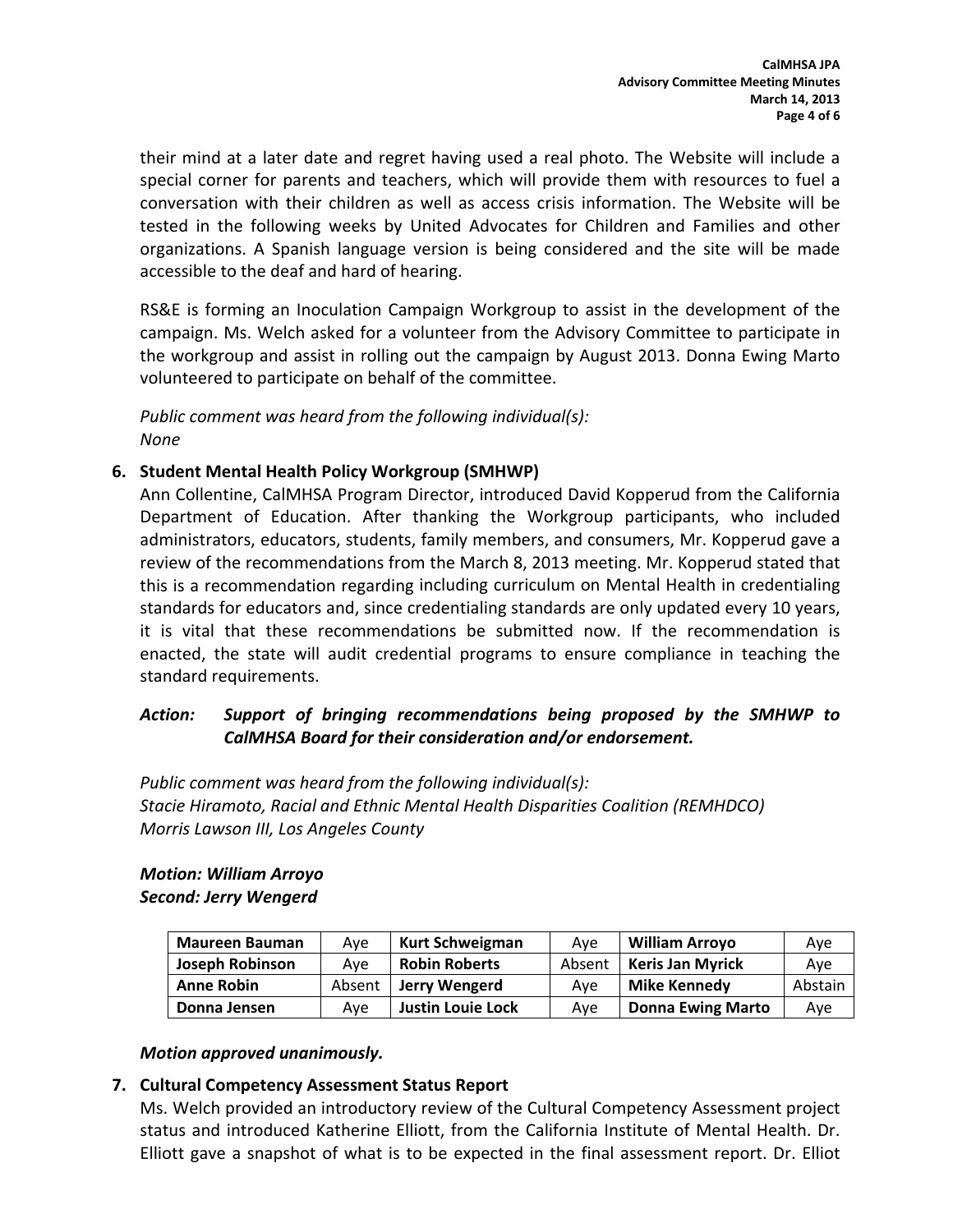and her team have been using the needs assessment data to develop a plan for technical assistance. CalMHSA's Program Partners have been positive, cooperative and have demonstrated impressive partnerships with each other. Dr. Elliott and her team provided assistance to CalMHSA Program Partners with community engagement and additional understanding of culture related to PEI programs. A report will be created for each Program Partner and a summary report for CalMHSA as a whole.

Committee members raised concerns regarding the success of the assessment, the potential gaps in the cultural competency of the Program Partners, and the budget that may be needed to bridge those gaps.

*Public comment was heard from the following individual(s): Stacie Hiramoto, Racial and Ethnic Mental Health Disparities Coalition (REMHDCO)*

#### **8. PEI Statewide Projects Implementation Showcase**

Ms. Collentine directed the committee and stakeholders to the display table, which held Statewide PEI Project materials. The materials were presented at the February 15, 2013 board meeting and are posted on the CalMHSA Website.

*Public comment was heard from the following individual(s): None*

## **9. Advisory Committee Election**

Advisory Committee members' terms are to be two years, but as a matter of consistency, all CalMHSA committee terms are standardized to end on the last day of the CalMHSA fiscal year, or June 30, 2014. Taking into account the CalMHSA Bylaw changes approved by the board in October 2012, the co‐chairs will serve an initial term of three years and will select half of the initial committee members (three board members and three stakeholders) to also serve an initial three year term to establish a staggered turn-over of member seats.

To assist in selecting the three board member and three stakeholder seats to serve an initial three year term, Co‐Chairs Bauman and Robinson are asking for volunteers willing to extend their commitment until June 30, 2015. Ideally, to ensure continuity of geographic representation, CalMHSA will attempt to ensure that staggered terms allow for no more than one representative from each region to term out annually. Justin Locke volunteered to hold a three year term. Donna Jensen expressed an interest but will confer with Anne Robin, Butte County, as to which of them will accept the third year.

*Public comment was heard from the following individual(s): None*

## **10. Program Director's Report (verbal)**

Ms. Collentine provided an update on the Statewide PEI Projects. On March  $21<sup>st</sup>$  and  $22<sup>nd</sup>$ , Mental Health America – San Francisco will hold a Stigma conference. May is Mental Health Month and some CalMHSA events include the Directing Change Screening and Awards Ceremony on May 23 $^{rd}$  as well as the release of the PBS documentary on May 30 $^{th}$ . The first draft of the RAND evaluation report will be reviewed in August 2013.